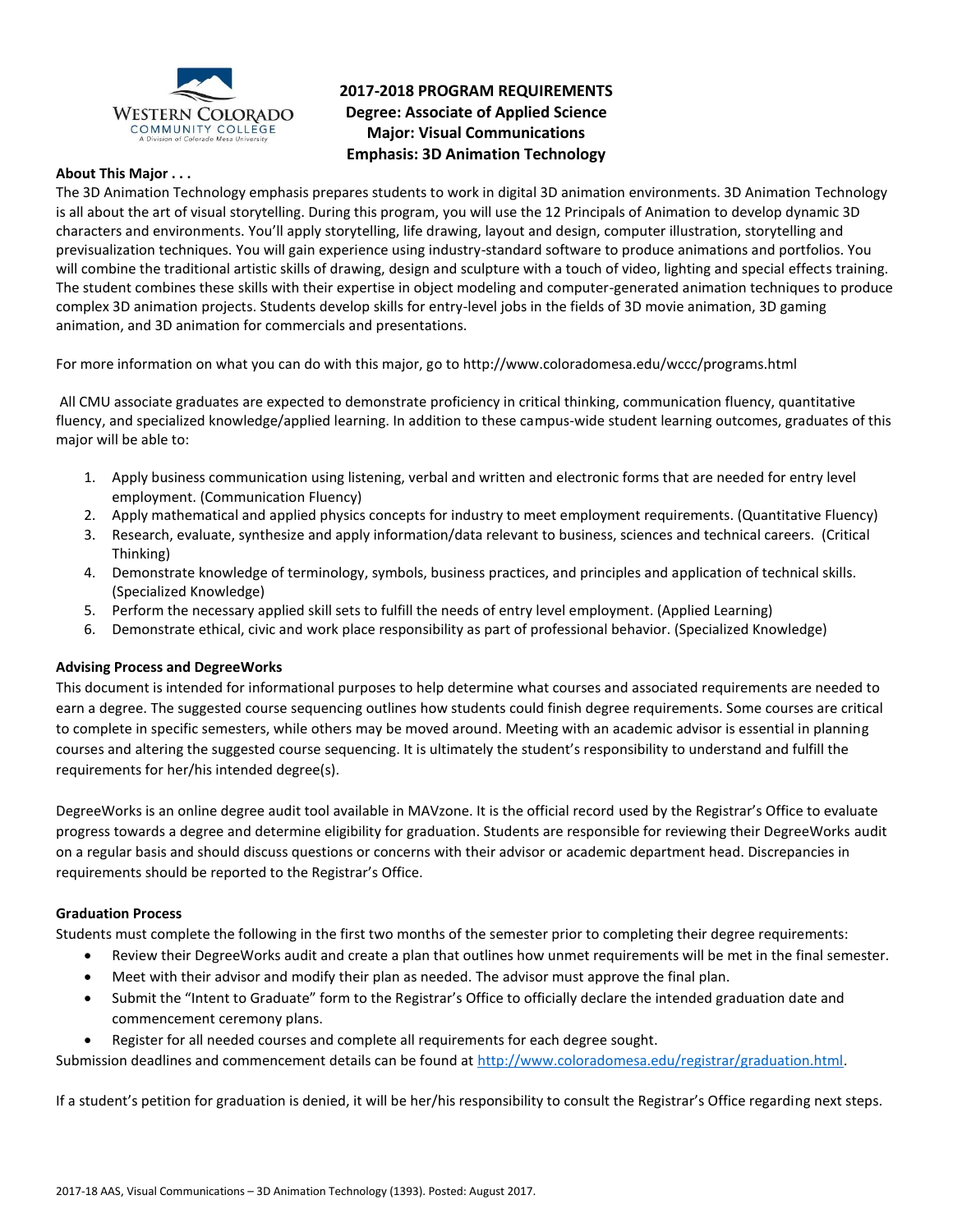## **INSTITUTIONAL DEGREE REQUIREMENTS**

The following institutional degree requirements apply to all CMU/WCCC AAS degrees. Specific programs may have different requirements that must be met in addition to institutional requirements.

- 60 semester hours minimum.
- Students must complete a minimum of 15 of the final 30 semester hours of credit at CMU/WCCC.
- 2.00 cumulative GPA or higher in all CMU/WCCC coursework.
- A course may only be used to fulfill one requirement for each degree/certificate.
- No more than six semester hours of independent study courses can be used toward the degree.
- Non-traditional credit, such as advanced placement, credit by examination, credit for prior learning, cooperative education and internships, cannot exceed 20 semester credit hours for an AAS degree.
- Pre-collegiate courses (usually numbered below 100) cannot be used for graduation.
- Capstone exit assessment/projects (e.g., Major Field Achievement Test) requirements are identified under Program-Specific Degree Requirements.
- The Catalog Year determines which program sheet and degree requirements a student must fulfill in order to graduate. Visit with your advisor or academic department to determine which catalog year and program requirements you should follow.
- See "Requirements for Undergraduate Degrees and Certificates" in the catalog for a complete list of graduation requirements.

## **PROGRAM-SPECIFIC DEGREE REQUIREMENTS**

- A minimum of 16 semester hours taken at CMU in no fewer than two semesters.
- A grade of "C" or higher must be achieved in coursework toward the major content area.

### **ESSENTIAL LEARNING REQUIREMENTS** (15 semester hours)

See the current catalog for a list of courses that fulfill the requirements below. If a course is an Essential Learning option and a requirement for your major, you must use it to fulfill the major requirement and make a different selection for the Essential Learning requirement.

## **Communication** (6 semester hours)

- $\Box$  ENGL 111 English Composition (3)
- $\square$  Select one of the following courses: ENGL 112 - English Composition (3) SPCH 101 - Interpersonal Communication (3) SPCH 102 - Speechmaking (3)

#### **Mathematics** (3 semester hours)

 $\Box$  MATH 108 - Technical Mathematics (3) or higher If 4 credits of higher Math are taken, 3 credits apply to the General Ed requirements and 1 credit applies to Electives.

## **Other Essential Learning Core Courses** (6 semester hours)

- $\square$  Select one Social and Behavioral Sciences, History, Natural Sciences, Fine Arts or Humanities course (3)
- $\square$  Select one Social and Behavioral Sciences, History, Natural Sciences, Fine Arts or Humanities course (3)

#### **OTHER LOWER-DIVISION REQUIREMENTS**

## **Wellness Requirement** (2 semester hours)

- $\Box$  KINE 100 Health and Wellness (1)
- $\Box$  Select one Activity course (1)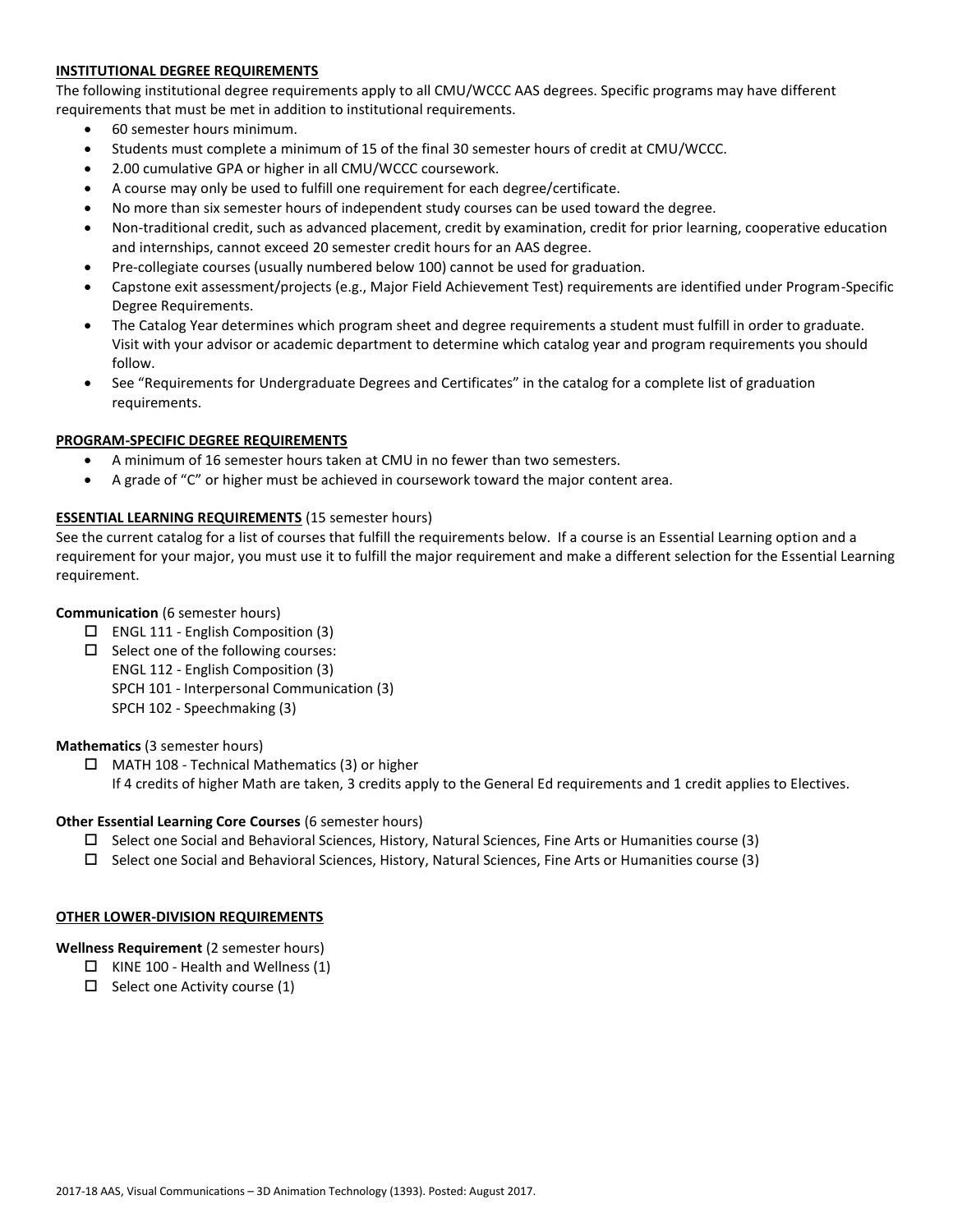# **AAS: VISUAL COMMUNICATIONS - 3D ANIMATION TECHNOLOGY** (42 semester hours, must earn a grade of "C" or better in each

course.)

- MGDA 105 Creative Development (3)
- MGDA 120 Digital Design Tools (3)
- MGDA 149 Digital Drawing (3)
- $\Box$  MGDA 150 Previsualization (3)
- MGDA 153 Beginning 3D Animation (3)
- $\Box$  MGDA 163 Audio Design (3)
- $\Box$  MGDA 164 Digital Video Editing (3)
- MGDA 225 3D Character Design (3)
- MGDA 229 Animation History (3)
- MGDA 250 3D Character Rigging (3)
- $\Box$  MGDA 265 Digital Compositing (3)
- MGDA 268 Freelancing for Creatives (3)
- MGDA 270 Advanced 3D Animation (3)
- MGDA 285 3D Animation Capstone (3)

**ELECTIVES** (All college level courses, not listed above, that will bring your total semester hours to 60 hours. 1 semester hour.)

\_\_\_\_\_\_\_\_\_\_\_\_\_\_\_\_\_\_\_\_\_\_\_\_\_\_\_\_\_\_\_\_\_\_\_\_\_\_\_\_